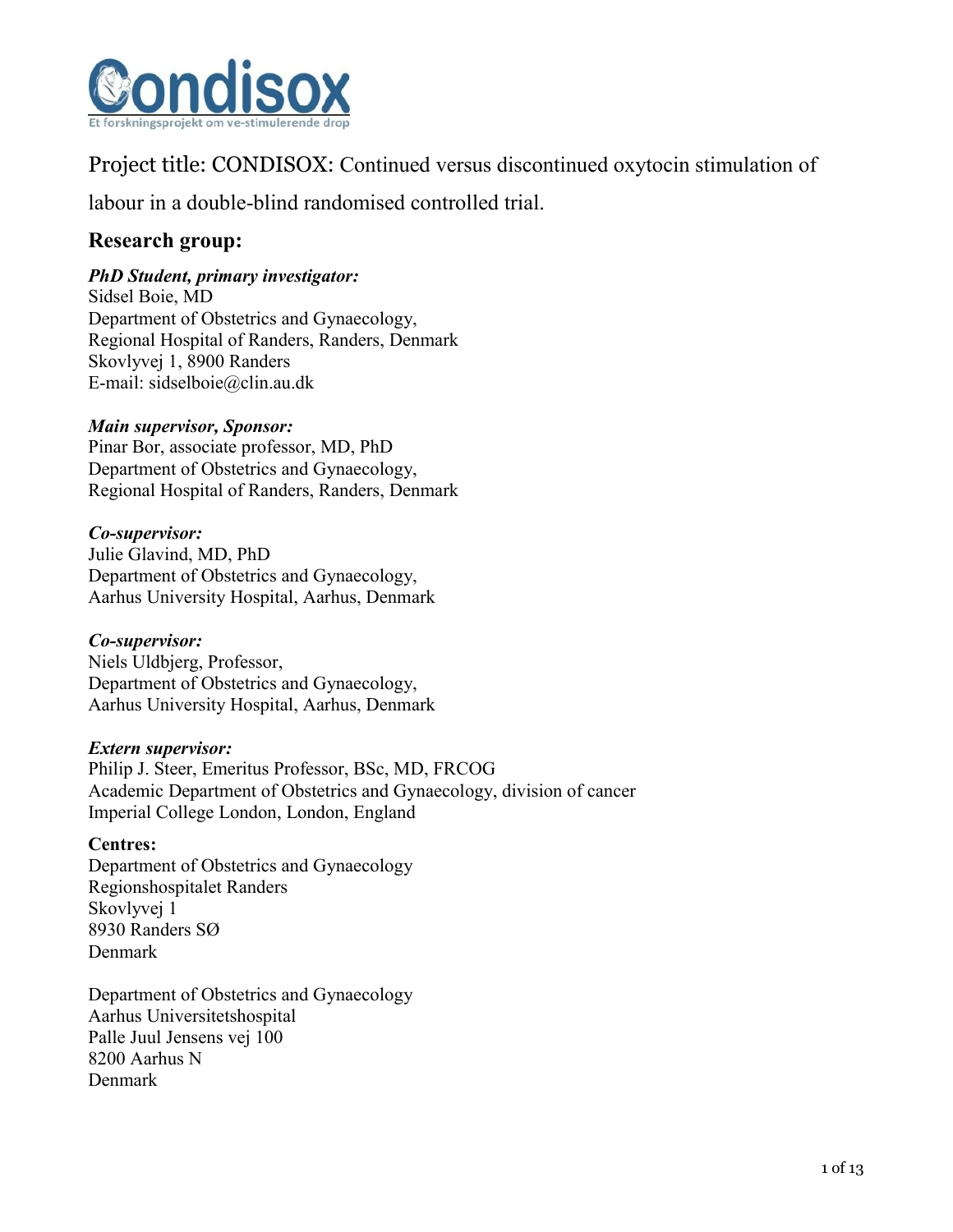

Department of Obstetrics and Gynaecology Sygehus Lillebælt, Kolding Skovvangen 2-8 6000 Kolding Denmark

ndiso

Department of Obstetrics and Gynaecology Aalborg Universitetshospital Reberbansgade 15 9000 Aalborg Denmark

#### **LOCAL INVESTIGATORS**

Lone Hvidman Local investigator Aarhus, associate professor, MD, PhD lonehvid@rm.dk

Mohammed Khalil Local investigator Kolding, MD, PhD-student mohammed.khalil@rsyd.dk

Margrethe Møller Local investigator Aalborg, MD, PhD margr@dadlnet.dk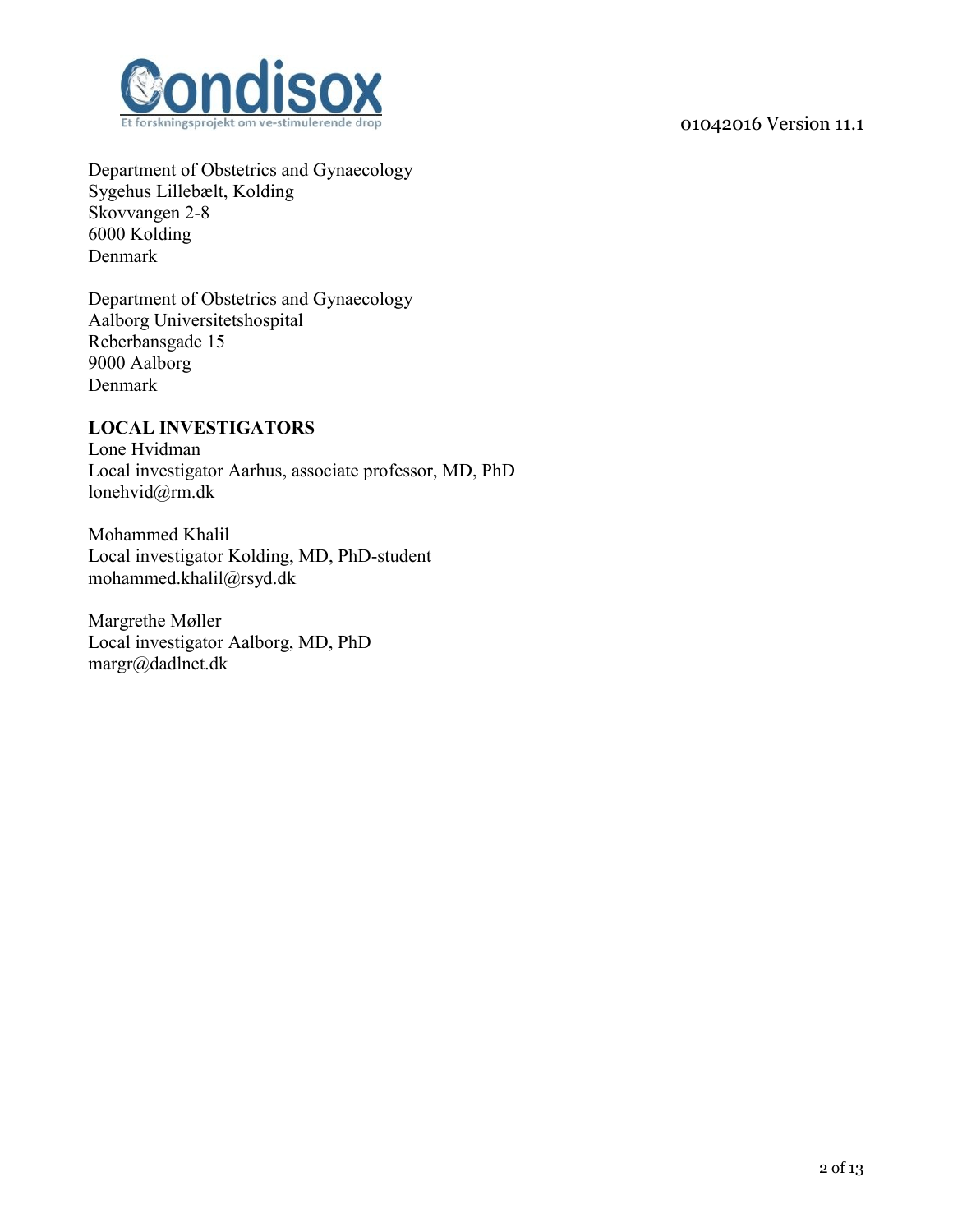

### **TRIAL STEERING COMMITTEE (TSC)**

Jim Thornton Chief of TSC, professor, PhD jim.thornton@nottingham.ac.uk

Inger Stornes Independent member of TSC, MD ingestor@rm.dk

Thomas Bergholt Independent member of TSC, associate professor, PhD, MD tbe@dadlnet.dk

Sidsel Boie, Principal investigator, MD, PhD-student sidselboie@clin.au.dk

Pinar Bor, Sponsor, associate professor, MD, PhD isipinbo@rm.dk

#### **DATA MONITORING AND ETHICS COMMITTEE (DMEC)**

Lone Krebs Chair of DMEC, clinician, associate professor, DMSc, MD lkrb@regionsjaelland.dk

Martin Berg Johansen Member of DMEC, Statistician, MSc martin.johansen@rn.dk

Gorm Greisen Member of DMEC, professor and Chair of Danish Ethic Committee gorm.greisen@regionh.dk

Leslie Foldager Member of DMEC, Statistician, PhD, MSc leslie@foldstat.dk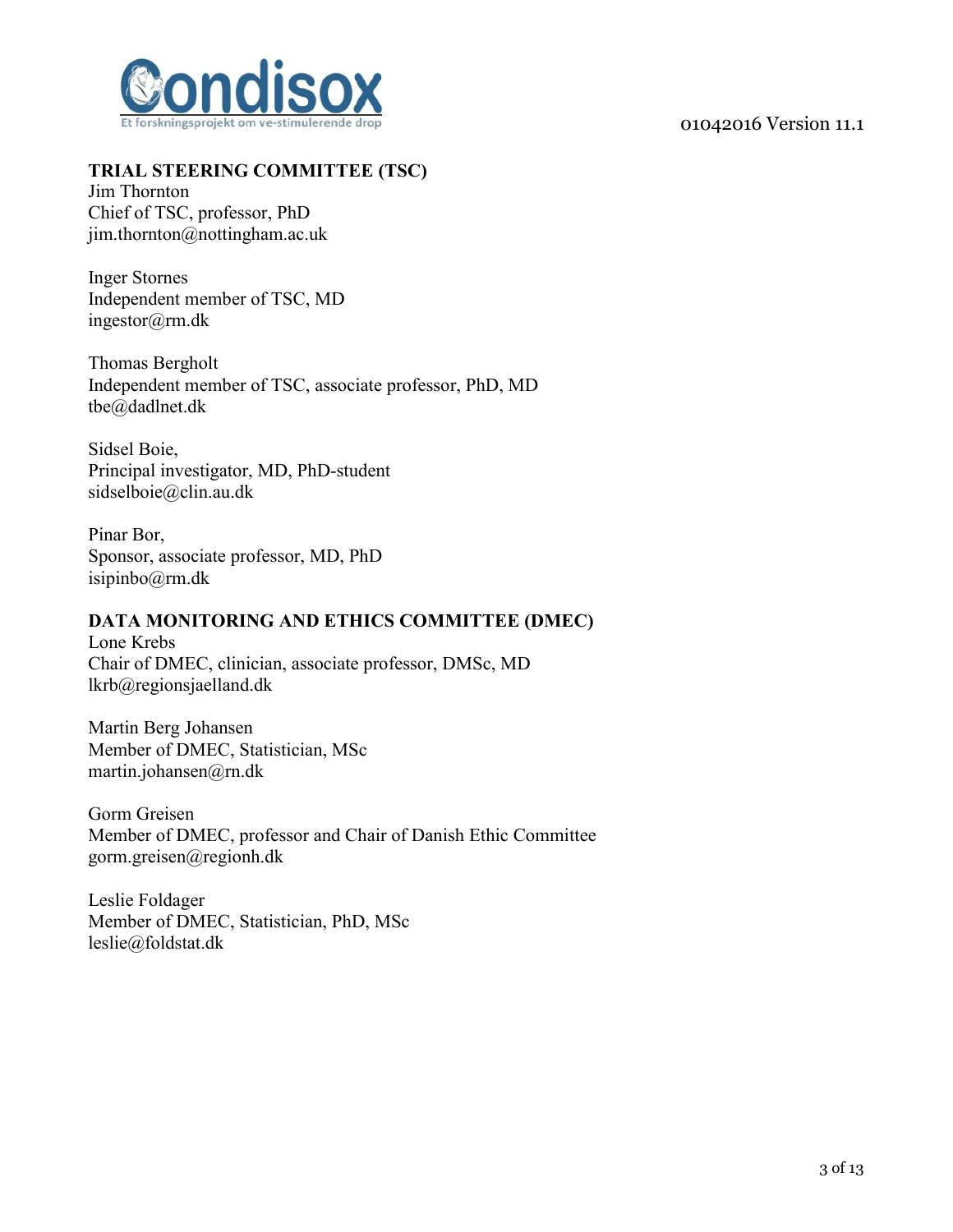

### **Objective**

The proposed study will investigate the effect of *Syntocinon®* (synthetic oxytocin) to induce labour. The hypothesis to be studied is that once labour is established and the active phase of labour has commenced, *Syntocinon®* can be discontinued and the labour process will continue. The primary outcome will be the rate of caesarean delivery. The main secondary outcomes will be the duration of labour, neonatal conditions, maternal outcomes and satisfaction.

### **Background**

In Denmark approximately 45% of nulliparous women are given stimulation with synthetic oxytocin (*Syntocinon*<sup>®</sup>) for either induction or augmentation of labour.<sup>1</sup> Syntocinon<sup>®</sup> is used in more than 50% of the deliveries in the United States of America.<sup>2</sup> Despite the extensive use of *Syntocinon®*, only few studies have focused on how long it needs to be given once labour is established. Currently, there is no consensus whether oxytocin should be continued until delivery or discontinued after the onset the active phase of labour.<sup>3456</sup> Theoretically, once labour contractions are established, the endogenous production of prostaglandin from the endometrium disrupted by the contractions may be enough to maintain appropriate uterine activity without further stimulation with *Syntocinon®*.

<span id="page-3-4"></span><span id="page-3-3"></span><span id="page-3-2"></span><span id="page-3-1"></span><span id="page-3-0"></span>The current protocol used in Denmark for induction of labour with *Syntocinon®* is described in the Danish Society of Obstetrics and Gynaecology (DSOG) guidelines<sup>7</sup>. It recommends that the infusion continue until delivery, unless complications (e.g. uterine tachysystole) occur, in which case, the dose being administered should be reduced or discontinued.

Although *Syntocinon®* is used in a high proportion of labours, many professionals underestimate the associated adverse effects. The most frequent complication is tachysystole, $\delta$  which increases the risk of fetal distress and birth asphyxia, requiring delivery by caesarean section or forceps/ventouse. In addition, the use of *Syntocinon*<sup>®</sup> increases the risk of uterine rupture.<sup>8</sup> A continuous high dose of *Syntocinon®* has been associated with a high caesarean delivery rate when compared with a continuous low dose.  $9$ 

It is well established that *Syntocinon®* administration during labour causes down regulation of the oxytocin receptors,  $^{10}$  which persists postpartum causing an increased risk of postpartum haemorrhage. Initiation and duration of breastfeeding may also be adversely affected in women who undergo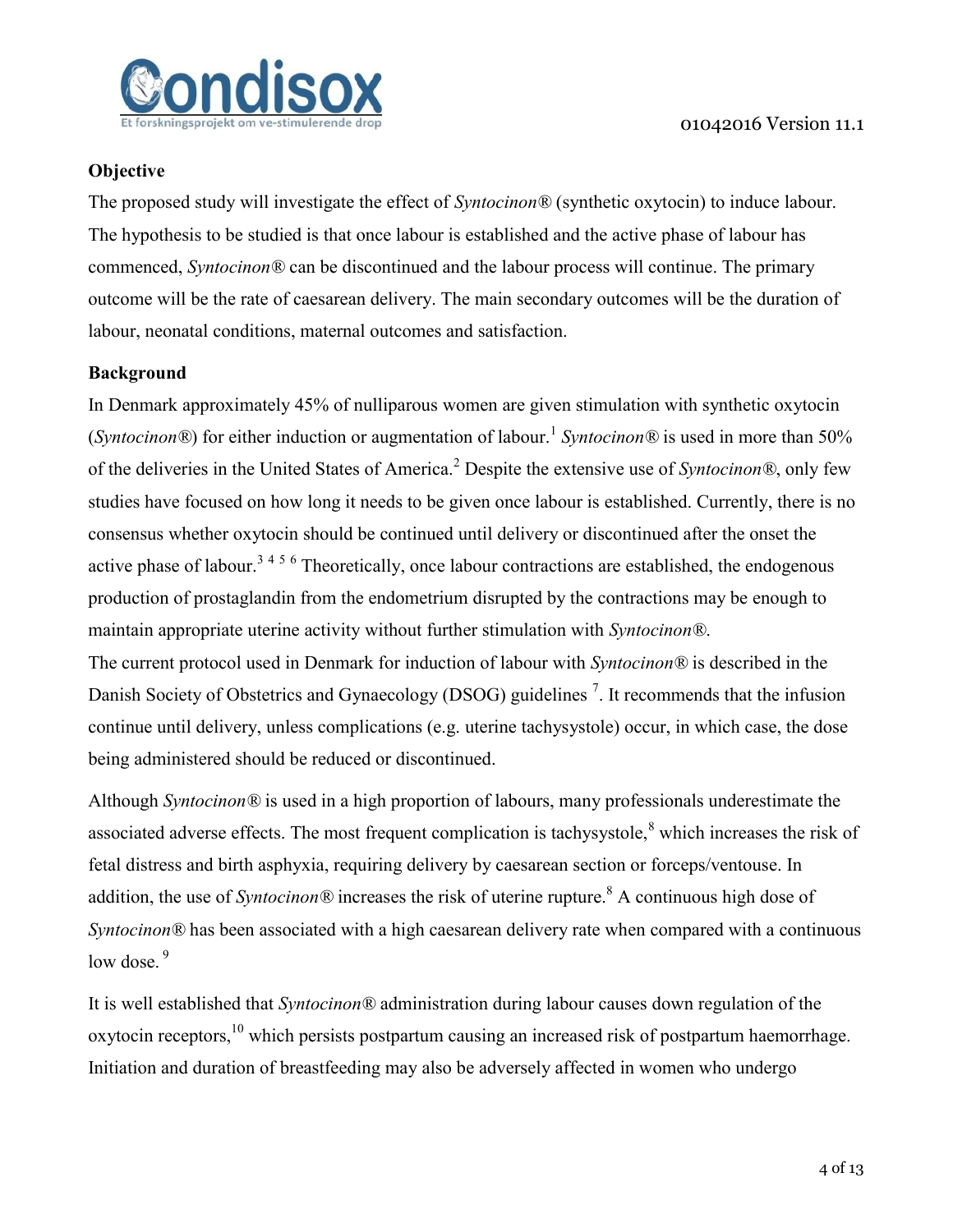

*Syntocinon*<sup>®</sup> stimulation.<sup>11</sup> Recently it was reported there is an inverse association between stress incontinence (1 year after the first vaginal delivery) and augmentation with *Syntocinon®*. 12

A few small studies (sample size ranging from 104 to 342) report a reduction in the caesarean delivery rate, when *Syntocinon®* is discontinued at the active stage of labour; however, because of small numbers, this difference was not statistically significant even on meta-analysis.<sup>[3](#page-3-0)[4](#page-3-1)[5](#page-3-2)[6](#page-3-3)</sup> Recently, a Danish pilot study was conducted to investigate the effects of discontinued *Syntocinon®* infusion compared to continued *Syntocinon*<sup>®</sup> infusion on labour outcomes<sup>13</sup>. Between 2009 and 2011, two hundred women admitted for induction or augmentation of labour at the Regional Hospital of Randers were randomised to continued or discontinued *Syntocinon®* once active phase of labour had become established. Though not being the primary study outcome, the total caesarean delivery rate for the *Syntocinon®* continued group was 22% compared with 15% in the discontinued group ( $p = 0.2745$  by Fisher's exact test). Moreover, in the discontinued group, there were significantly fewer cases of postpartum haemorrhage, uterine tachysystole, and pathological fetal heart rate pattern.

The current study is planned as a double-blind, randomised controlled trial with caesarean section rate as the primary outcome. A power calculation based on the above pilot study shows that with an alpha of 0.05, a beta of 80% and a misclassification of 5 %, 482 women in each group will be needed to test the hypothesis of a caesarean delivery rate of 22% versus 15%. With a drop out of 5%, 506 women will be needed in each group. Therefore we plan to include 600 in each group

Basic demographic data will be presented counts and percentages for categorical variables, with mean and standard deviation for continuous variables, and with median and interquartile range for continuous non-Gaussian variables.

We will use the intention-to-treat principle to compare the designated outcomes between participants with continued or discontinued *Syntocinon®*. We will use multivariate logistic regression with adjustment for indifferences in baseline characteristics to calculate odds ratios with 95% confidence intervals. Adjustment for multiple comparisons (Bonferroni) will be made in the evaluation of secondary outcomes. The analyses will be stratified by the indication for oxytocin (labor induction or induction due to Premature Rupture of Membranes) and parity (nullipara or multipara).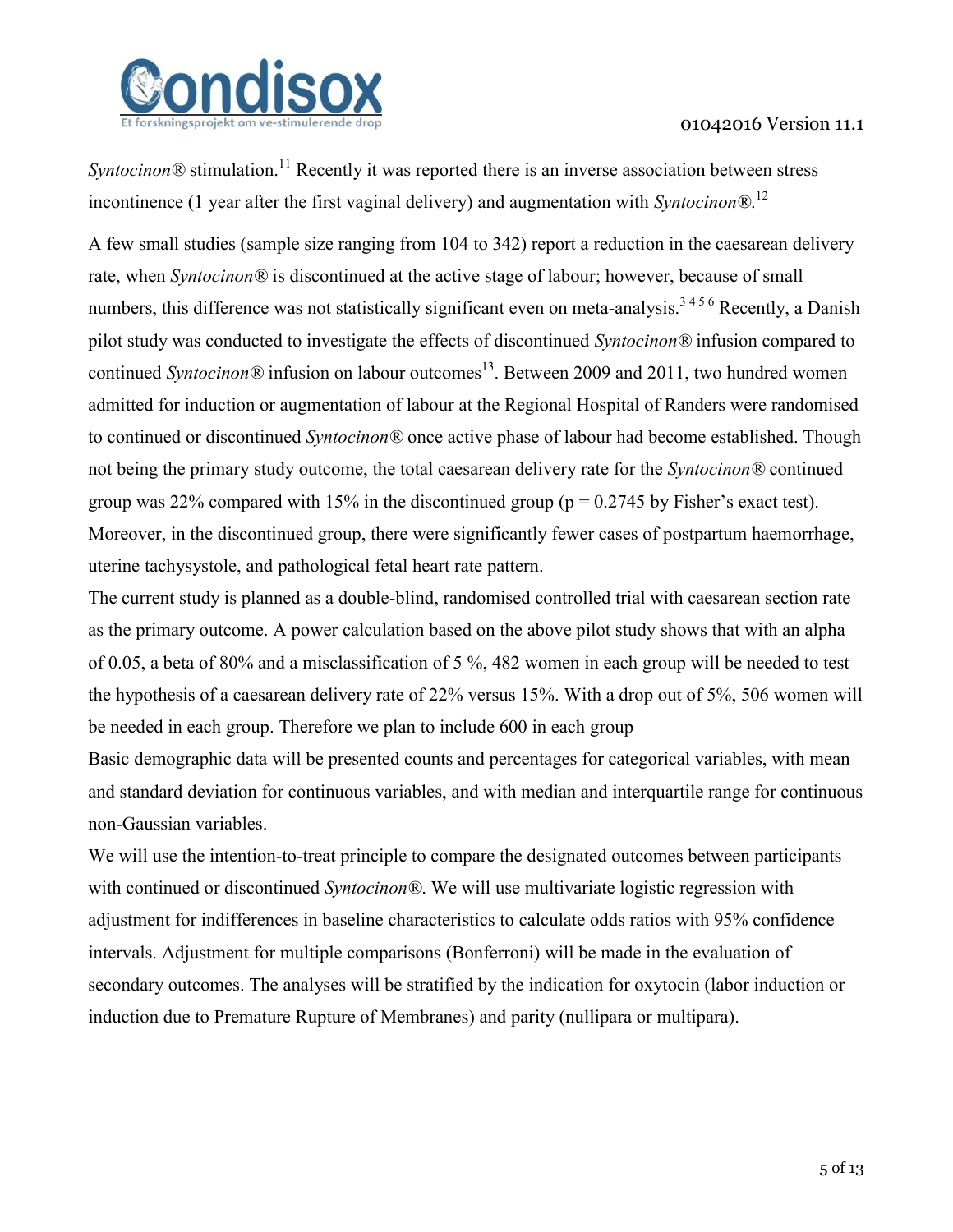

## **STUDYDESIGN**

### *Study type:*

Double-blind, randomised multicentre trial.

### *Setting*

Sygehus Lillebælt, Kolding, Aalborg University Hospital, Aarhus University Hospital and Randers Regional Hospital, Denmark.

### *Inclusion criteria:*

Women stimulated with *Syntocinon®* infusion for induction of labour (with or without cervical priming by prostaglandin).

### *Exclusion criteria:*

 $\leq$ 18 years

Unable to read and understand the Danish language or to give informed consent

Cervical dilatation > 4 cm

Non-cephalic presentation

Multiple gestation

<span id="page-5-0"></span>Pathological fetal heart rate pattern (cardiotocogram, CTG) before *Syntocinon*<sup>®</sup> initiation<sup>14</sup>

Fetal weight estimation  $> 4500$  g (clinical or ultrasonic)

Subject declines participation

Gestational age less than 37 completed weeks

## *Definition: Stimulation following Premature Rupture of Membranes*

Stimulation with *Syntocinon®* following Premature Rupture of membranes is induction of labour if there is no cervical change prior to starting the infusion, whereas stimulation with Syntocinon after Premature Rupture of Membranes but following the establishment of significant cervical change is augmentation.

## *Randomisation and blinding:*

When the orificium  $\geq 6$  cm, regular painful contractions ( $\geq 3$  per 10 minutes) and rupture of membranes participants will be randomised in a 1:1 ratio to either the control (continued *Syntocinon®*) or intervention (discontinued *Syntocinon®*) group using an Internet-based randomisation programme. The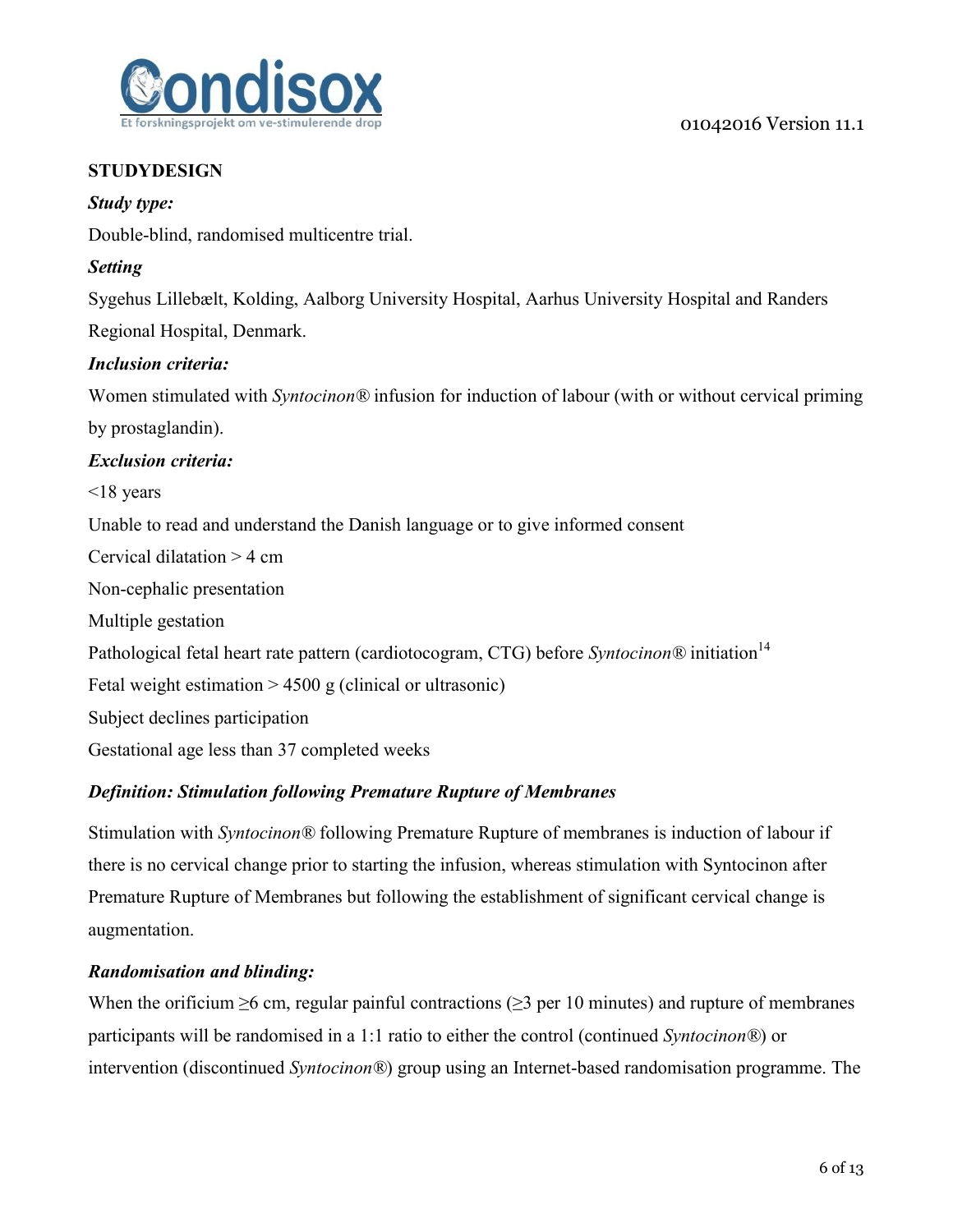

randomisation can only be performed when the woman consents to participation. Written consent can be given after the commencement of the *Syntocinon®* infusion, provided the woman previously has received sufficient information for her to give properly informed consent. Random block-sizes of 4 are used, and the participants will be stratified by site (Aarhus University Hospital, Randers Regional Hospital, Sygehus Lillebælt Kolding or Aalborg University Hospital), parity (nulliparous or parous) and indication for *Syntocinon®* infusion (induction or induction due to Premature Rupture of Membranes).

The randomisation number corresponds to number of the project medicine (ampoule). The personnel of the delivery ward will administer the ampoules according to existing guidelines concerning medicine administration<sup>[7](#page-3-4)[17](#page-6-0)</sup>.

## *Projectmedicine*

*Syntocinon®*-ampoules (Producer: Sigma Tau Farmaceuticals Inc.) containing 10 IU/ml and identical placebo-ampoules containing 1 ml 0,9% NaCl (Producer: Hospitalsapoteket, Region Hovedstaden). Apodan Pharma Nordic Packeging A/S will manufacture the placebo ampoules. Hospitalsapoteket Region Hovedstaden will fill the ampoules with isotonic saline and label both ampoules containing *Syntocinon®* and placebo with "CONDISOX – Project number: XXX, EudraCT-nr.: 2015-002942-30".

### <span id="page-6-0"></span>*Oxytocin stimulation protocol*

Existing procedures prior to stimulation will be followed, including use of the existing checklists<sup>15 16 17</sup>. No further examination will be done prior to inclusion and stimulation, no blood samples nor ECG to identify e.g. unknown QT-syndrome will be performed as this is never performed as a standard procedure prior to induction.

Latent phase: Stimulation will be given according to national DSOG guidelines<sup>[7](#page-3-4)</sup>. Initially 20 ml/hour of 10 IE *Syntocinon®* diluted in 1000 ml 0,9% NaCl. The dose rate will be increased every 20 minutes by 20 ml/hour until appropriate uterine activity of 3-5 contractions per 10 minutes is achieved. The maximum allowed dose rate 180 ml/hour for induction of labour.

Active phase: The woman will be included in the study, when the active phase of labour is established (cervical dilatation  $\geq 6$  cm,  $\geq 3$  contractions per 10 minutes, and rupture of membranes). Randomisation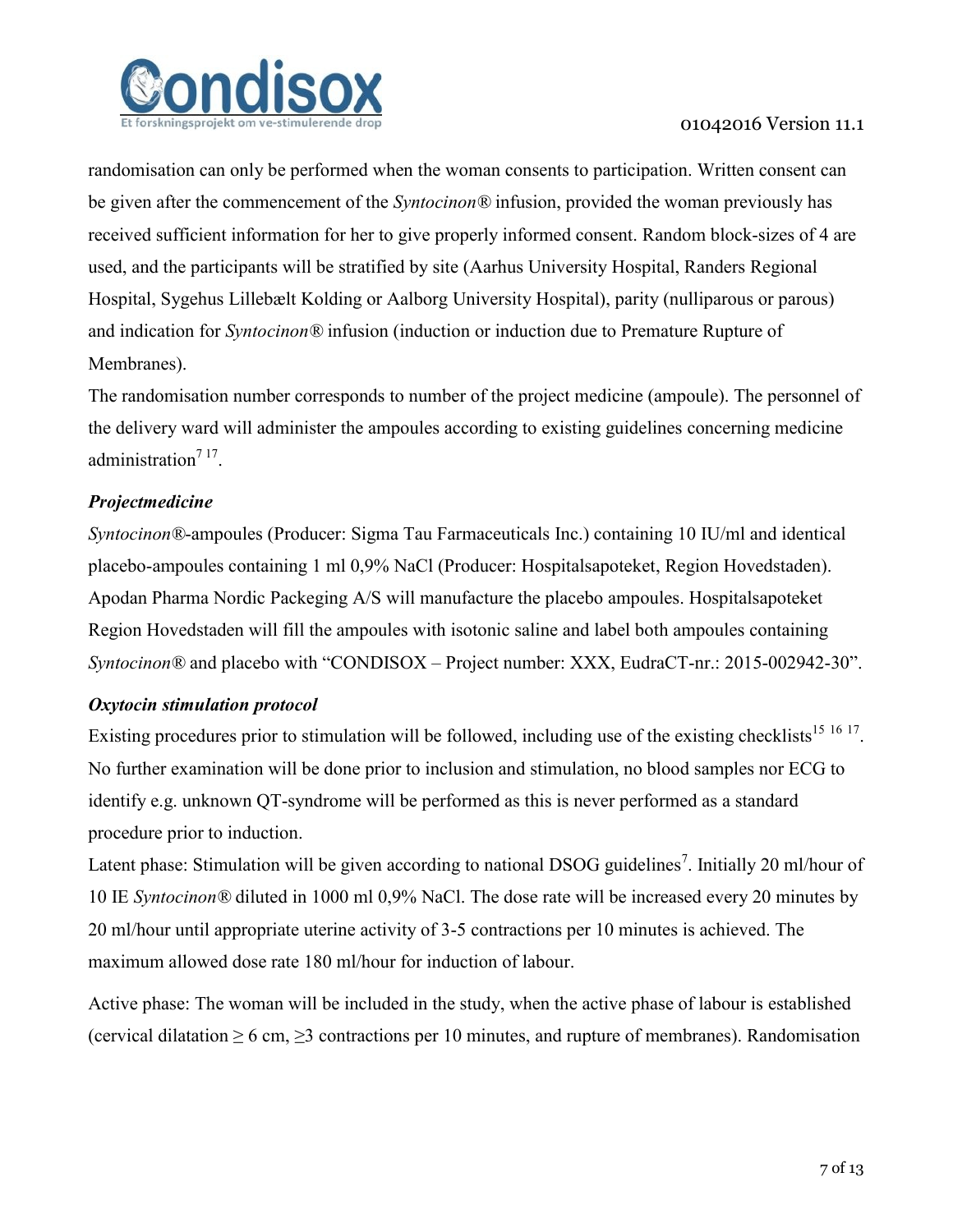

is performed, and the infusion will be replaced by the trial solution, which will be either *Syntocinon®* at the same concentration, or a placebo infusion which will not contain *Syntocinon®*:

- *1.* Control group; 10 IE *Syntocinon®* diluted in 1000 ml 0,9% NaCl infusion
- *2.* Intervention group; 1ml 0,9% NaCl diluted in 1000ml 0,9% NaCl infusion.

The infusion will be continued to achieve uterine activity of 3-5 contractions per 10 minutes. Maximum allowed dose is 180 ml/hour for induction. The procedure for administration of the trial solution is identical with the existing procedure.

### *Complications:*

The infusion will be [r](#page-3-4)educed or discontinued at any point of labour, if the following occur<sup>7</sup>:

- Tachysystole (> 5 contractions per 10 minutes, averaged over a 30-minute window) or hyperstimulation (>5 contractions per 10 minutes, averaged over a 30 minute window during stimulation with projectmedicine<sup>[14](#page-5-0)</sup>). A management algorithm is presented in Figure 1.
- Uterine contractions lasting 2 minutes or more
- Pathological fetal heart rate pattern (recurrent variable decelerations, fetal tachycardia or bradycardia, minimal to absent baseline variability, late decelerations)<sup>[14](#page-5-0)</sup>
- Suspicion of uterine rupture

These conditions will be managed according to the guidelines of the local delivery wards.

### *Unconcealment*

The primary investigator or a nominated deputy will at all time be able to break the randomisation code and reveal the allocation group, if needed. The Internet Based Randomisation Programme will provide the primary investigator or a nominated deputy with this possibility. (A 24/7 availability of the allocation group is thereby provided).

### *Dystocia:*

If there is failure to progress, defined as less than two cm dilation over 4 hours despite apparently adequate contractions and/or maximal infusion rates (*Syntocinon®* or placebo), the project medicine will be replaced with open-labelled *Syntocinon®* infusion. Stimulation will be given according to national DSOG guidelines<sup>7</sup>[.](#page-3-4) Initially 20 ml/hour of 10 IE *Syntocinon*® diluted in 1000 ml 0,9% NaCl.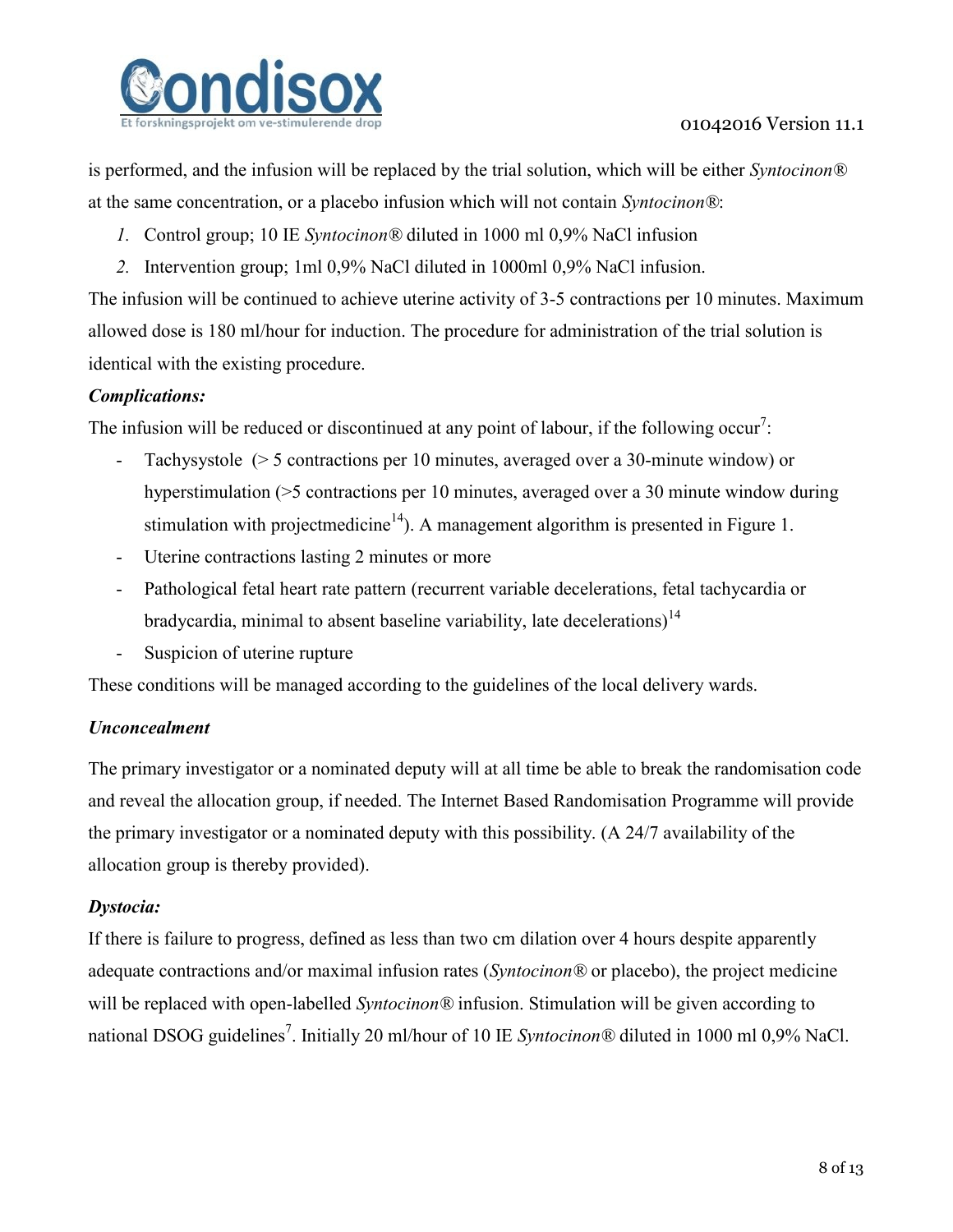

The dose rate will be increased every 20 minutes by 20 ml/hour until appropriate uterine activity of 3-5 contractions per 10 minutes is achieved. The maximum allowed dose rate is180 ml/hour for induction.

Woman receiving open-labelled *Syntocinon®* infusion for 4 hours and continuous failure to progress: Consider caesarean section.

### *Outcomes:*

#### *Primary outcome:*

- Delivery by caesarean section

### *Secondary outcomes:*

- Birth experience and satisfaction 4 weeks postpartum (Childbirth Experience Questionnaire, CEQ1, Dencker 2010)
- Maternal: Instrumental delivery, duration of the active phase of labour (from time of randomisation to delivery), total duration of labour (from initiation time of oxytocin stimulation until delivery.), duration of admission on the delivery ward, tachysystole, hyperstimulation, use of epidural analgesia, dose and duration of oxytocin infusion, episiotomy, rupture of the anal sphincter, uterine rupture, volume of blood loss at delivery and postpartum, need for evacuation of retained products of conception, use of antibiotics during labour, postpartum infection (defined as two measured maternal temperatures of 38ºC at least four hours apart), retention of urine requiring catheterisation)
- Neonatal: Birth weight, CardioTocoGram (CTG) classification <sup>[14](#page-5-0)</sup>, fetal scalp pH values, Apgar score at 1 and 5 minutes, umbilical cord arterial and venous pH and blood gas values, use of antibiotics, hyperbilirubinaemia, neonatal admission, need for resuscitation (bag and mask or intubation, time to onset of spontaneous ventilation), or death.
- Breastfeeding (time to established feeding and duration of exclusive breastfeeding)

### *Side effects and risks:*

Persistent failure to progress can be expected in 8-46% of the participants in the placebo group versus 3-17%in the control group.  $3456$  $3456$  $3456$  $3456$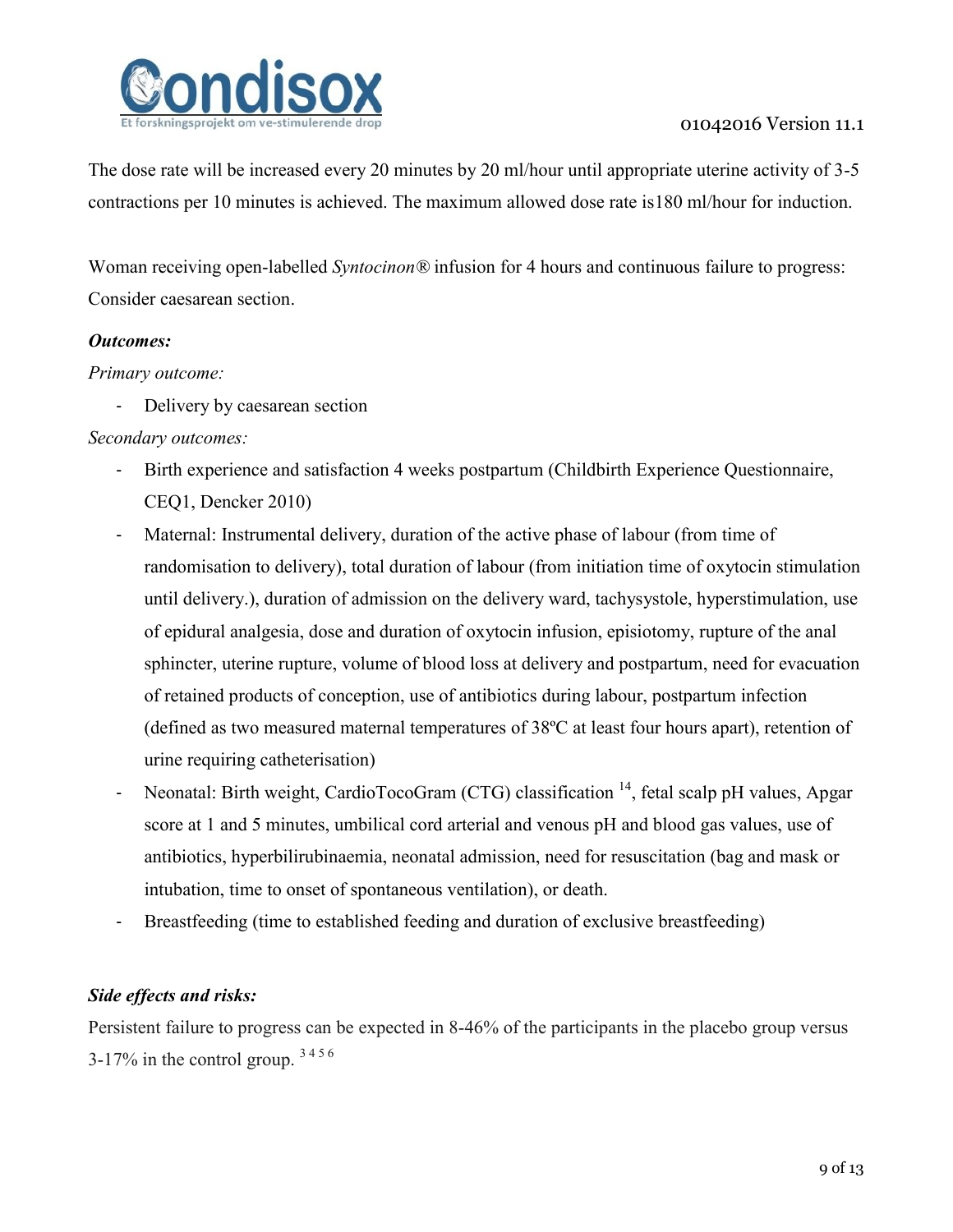

Based on data from the pilot study, the risk of caesarean section is expected to be 15% in the placebo group versus 22% in the control group. According to the pilot study and previous studies  $3456$  $3456$  $3456$  $3456$ , the maternal and neonatal complications in the placebo group are expected to be lower than in the control group.

All participants are monitored with continuous electronic fetal heart rate monitoring during labour to detect complications such as uterine tachysystole and pathological fetal heart rate pattern, in accordance with national guidelines.

The personnel of the delivery ward are responsible for registering of adverse reactions and adverse events.

Following adverse reactions and event will be registered immediately in the electronic medical journal of the patient:

- Cesarean delivery
- Postpartum hemorrhage >500 ml
- Manual placenta removal
- Rupture of the anale sphincter
- Urine retention
- Neonatal:  $pH < 7.10$  and/or Apgar score  $\leq 6$  at 5 minutes

Following serious adverse reactions and adverse events will be also registered immediately in the electronic medical journal of the patient:

- Intrauterine dead during labour
- Maternal amniotic fluid emboli or thromboembolic event
- Maternal cardiac arrest
- Maternal Pulmonary edema
- Uterine rupture

The women will be followed for at least 3-6 hours postpartum (termination of project medicine) according current practice on the delivery ward.

The product resume of *Syntocinon®* will be used as reference<sup>18</sup> to determine whether a Serious Adverse Reaction is expected or unexpected. Primary investigator or a nominated deputy will go through the participants medical file 7-30 days postpartum during data management and Primary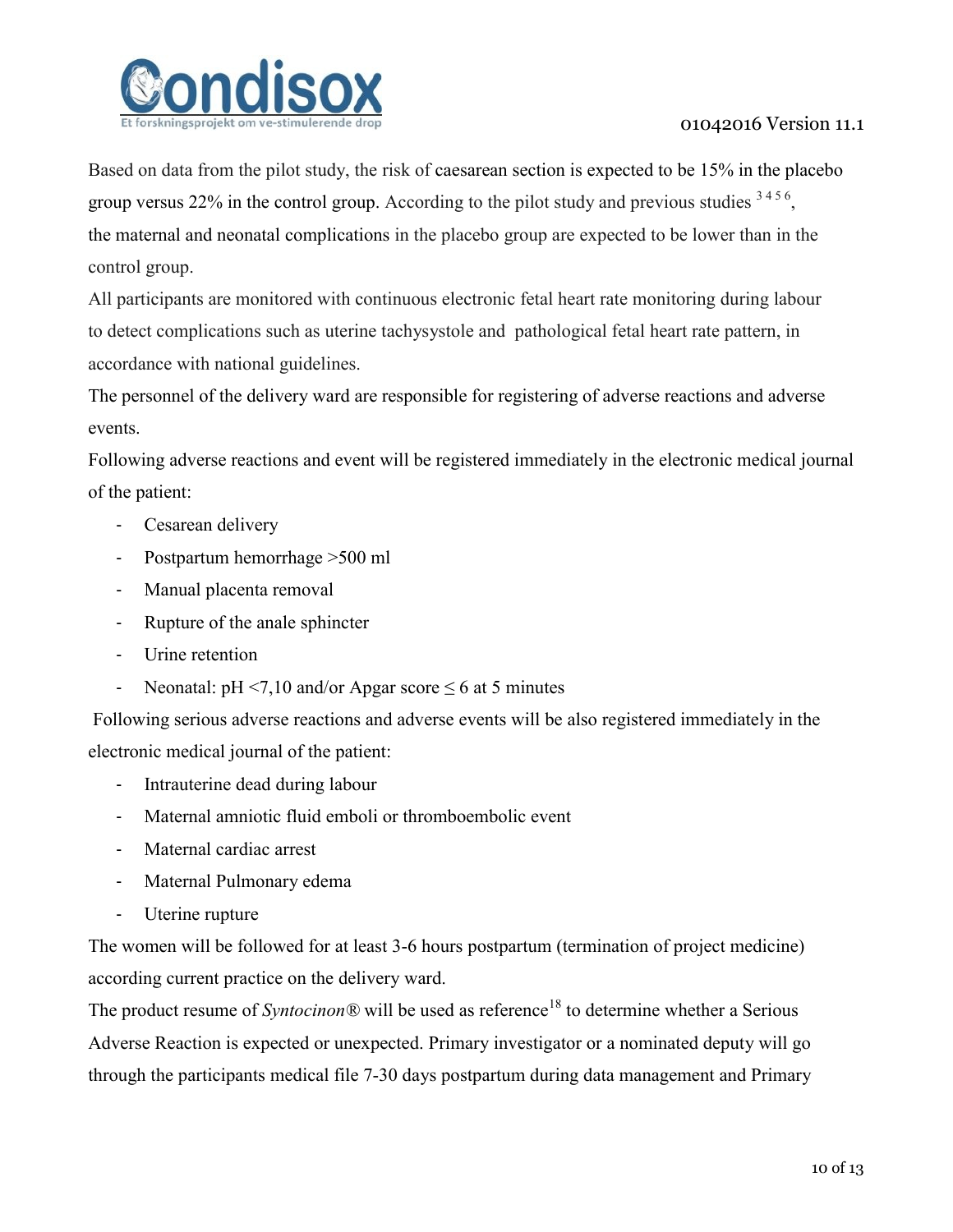

investigator will ensure that all relevant information about suspected serious unexpected adverse reactions that are fatal or life-threatening is recorded and reported as soon as possible to the competent authorities concerned, and to the Ethics Committee, and in any case no later than seven days after the knowledge such a case, and that relevant follow-up information is subsequently communicated within an additional eight days.

Primary investigator will report to the competent authorities concerned and to the Ethics Committee concerned all other suspected unexpected serious adverse reactions as soon as possible but within a maximum of 15 days of first knowledge.

### **FORMALITIES**

- The GCP unit of Aarhus University and Odense University Hospital will supervise the study at all times.
- The Central Denmark Region Committee on Biomedical Research Ethics has approved the study.
- The Danish Health Authority, (Danish Medicine Agency) has approved the study.
- The study is registered on [www.clinicaltrials.gov:](http://www.clinicaltrials.gov/) **NCT02553226**
- The inclusion is expected to initiate 1th of March 2016. 1 ½ year of enrolment is expected or or until 1200 labouring women have approved participation.

## **FEASIBILITY**

- Recruitment: There are a total of 12.500 births annually at the four Danish centres.
- The Chief midwife at the four Danish centres have given their support for the study

## **PERSPECTIVE**

Caesarean sections are performed frequently in modern practice, and are associated with complications for both mother and child (e.g. maternal haemorrhage and fetal respiratory distress), especially when it is carried out as an emergency. It makes considerable demands on resources, requiring experienced personnel, additional materials needed for surgery and prolonged admission to hospital. The Institute for Safe Medication Practices in USA placed intravenous *Syntocinon®* on the list of high-alert medications in 2007.<sup>19</sup> In 2008 the Danish Patient Insurance reported that *Syntocinon®* stimulation and poor interpretation of CTGs can be primary causes of acquired neonatal brain damage.<sup>20</sup> In 2010 the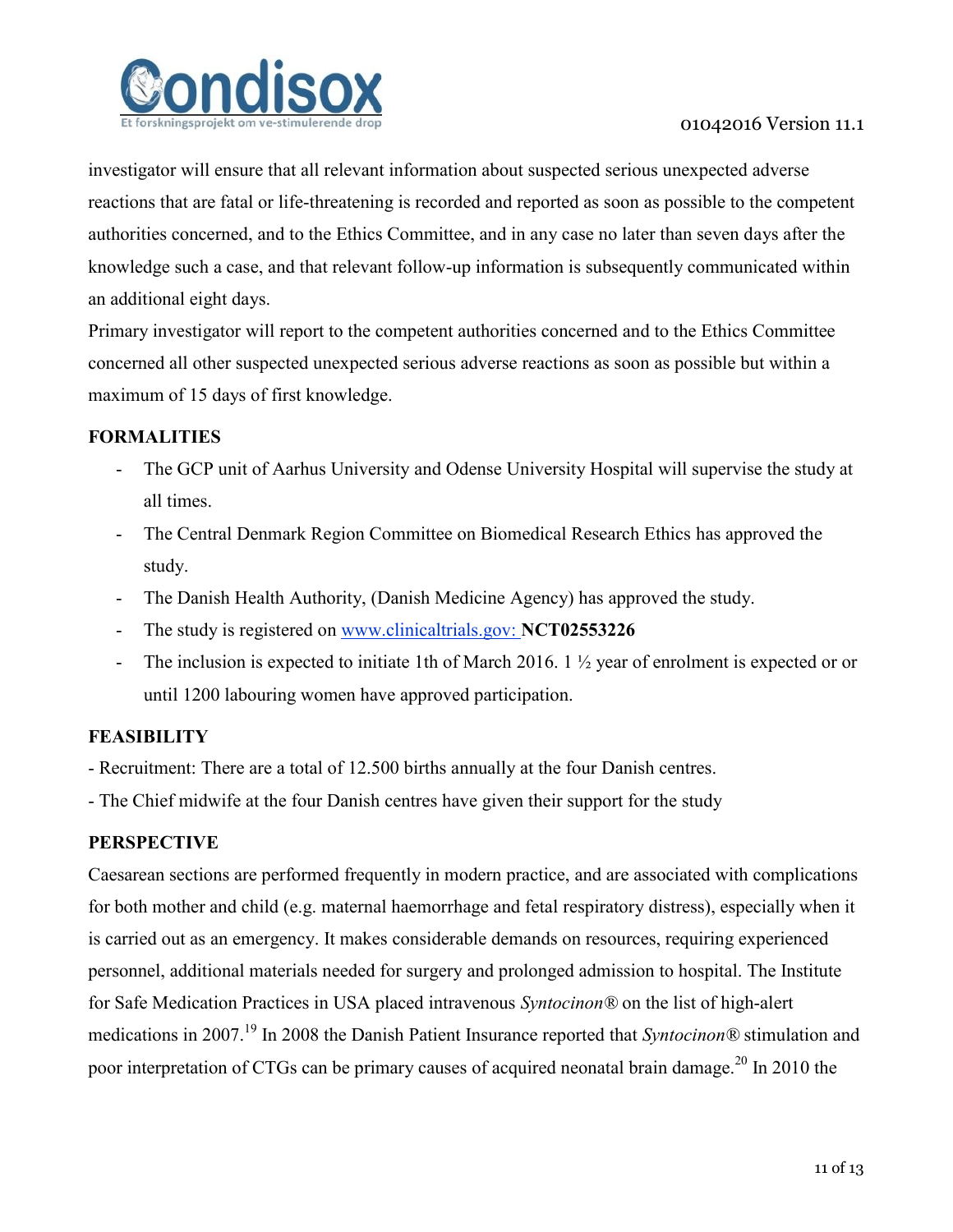

Danish Patient Insurance paid 38,6 mill DKK for 23 cases of brain injury due to asphyxia in relation to labour.<sup>21</sup> Thus the potential adverse effects of *Syntocinon®* are correlated with huge social costs, both economic and human. Reducing the duration of *Syntocinon®* stimulation during labour, with a likely decrease in total dosage, may lower the number of neonates with asphyxial sequelae and the number of adverse events during childbirth, and this in turn will reduce the risk of expensive litigation. If the hypothesis of this study is supported by the results of this trial, it is likely to have a major impact on international and Danish clinical practice concerning induction and augmentation of labour.